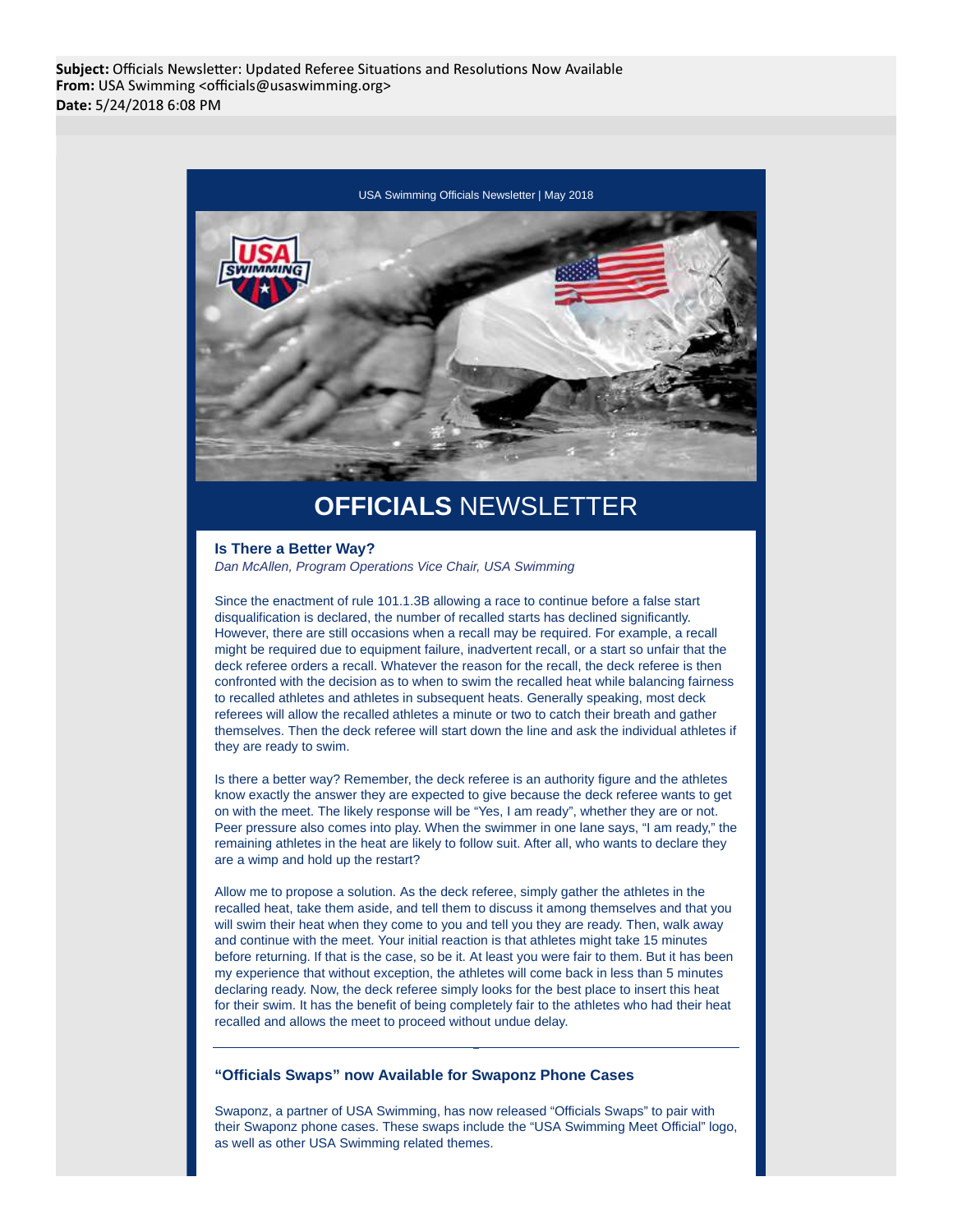You can browse them under the "Officials and Meets" tab under the "Choose Your Swaps" menu on the USA Swimming section of the Swaponz website.

Sport yours on deck today!



# **Updated Starter and Deck Referee Situations and Resolutions Now Available**

The Starter and Deck Referee Situations and Resolutions document has been updated! It covers 62 distinct situations that Starters and Deck Referees may encounter at the start of a race, recommended resolutions of these situations, and applicable rulebook references.

Here are a few samples…

1. At an age group meet, the swimmer in lane 3 starts before the starting signal during the 50 yard butterfly. The Starter stands the heat, and approaches the Referee with the observation of a false start in lane 3. The Referee has independently observed and confirmed the observation, but chooses to not remove the swimmer from the heat, as he does not want to "humiliate" the swimmer. Instead, he allows the swimmer to swim with the heat, and disqualifies the swimmer at the end of the race. Is this correct?

Recommended Resolution: No, this is not correct. The rule states, "Any swimmer starting before the starting signal is given shall be disqualified if the Referee independently observes and confirms the Starter's observation that a violation occurred. Swimmers remaining on the starting blocks shall be relieved from their starting positions with the 'Stand up,' command and may step off the blocks." The swimmer should be disqualified and not permitted to swim with the heat. While the Referee may feel that he is doing no harm by allowing the swimmer to swim with the heat, he could actually be doing a disservice to the swimmer, as the swimmer is utilizing energy to swim a race that will not count.

#### Applicable Rule: 101.1.3A

2. In the 400 yard individual medley, a Starter recalls a heat because she determines that the start was unfair. The swimmers in lanes 2 and 4 stop as soon as the recall signal is activated, the swimmers in lanes 3 and 7 stop after swimming 50 yards, and the swimmers in lanes 1, 5, 6, and 8 continue swimming and do not stop. How should the situation be handled?

Recommended Resolution: If the swimmers in lanes 1, 5, 6, and 8 do not respond to the recall following an effort to recall the swimmers, the Referee should allow them to continue swimming. After they have finished swimming, the Referee should gather all of the swimmers in the heat, along with their coaches, and offer all of the swimmers in the heat the opportunity to re-swim the race. For any swimmer who elects to re-swim the race, only the time from the re-swim will count.

#### Applicable Rules: 102.11.1, 102.11.5, 102.12.1

3. At a local senior meet, the adjustable back plate on the lane 1 starting block malfunctions midway through the preliminaries of the 100 yard butterfly and cannot be fixed. How should the situation be handled?

Recommended Resolution: If one adjustable back plate becomes inoperable, the adjustable back plates must be removed from all of the blocks to provide a fair competitive environment for the swimmers. The Referee should ask the facility personnel to remove the adjustable back plates from all of the starting blocks. The preliminaries should be continued without the adjustable back plates on the blocks. The swimmers in previous heats should not be required to re-swim without the adjustable back plate, and their times achieved should remained unchanged. If the adjustable back plate is later fixed and/or a replacement adjustable back plate is found, it should not be introduced midway through